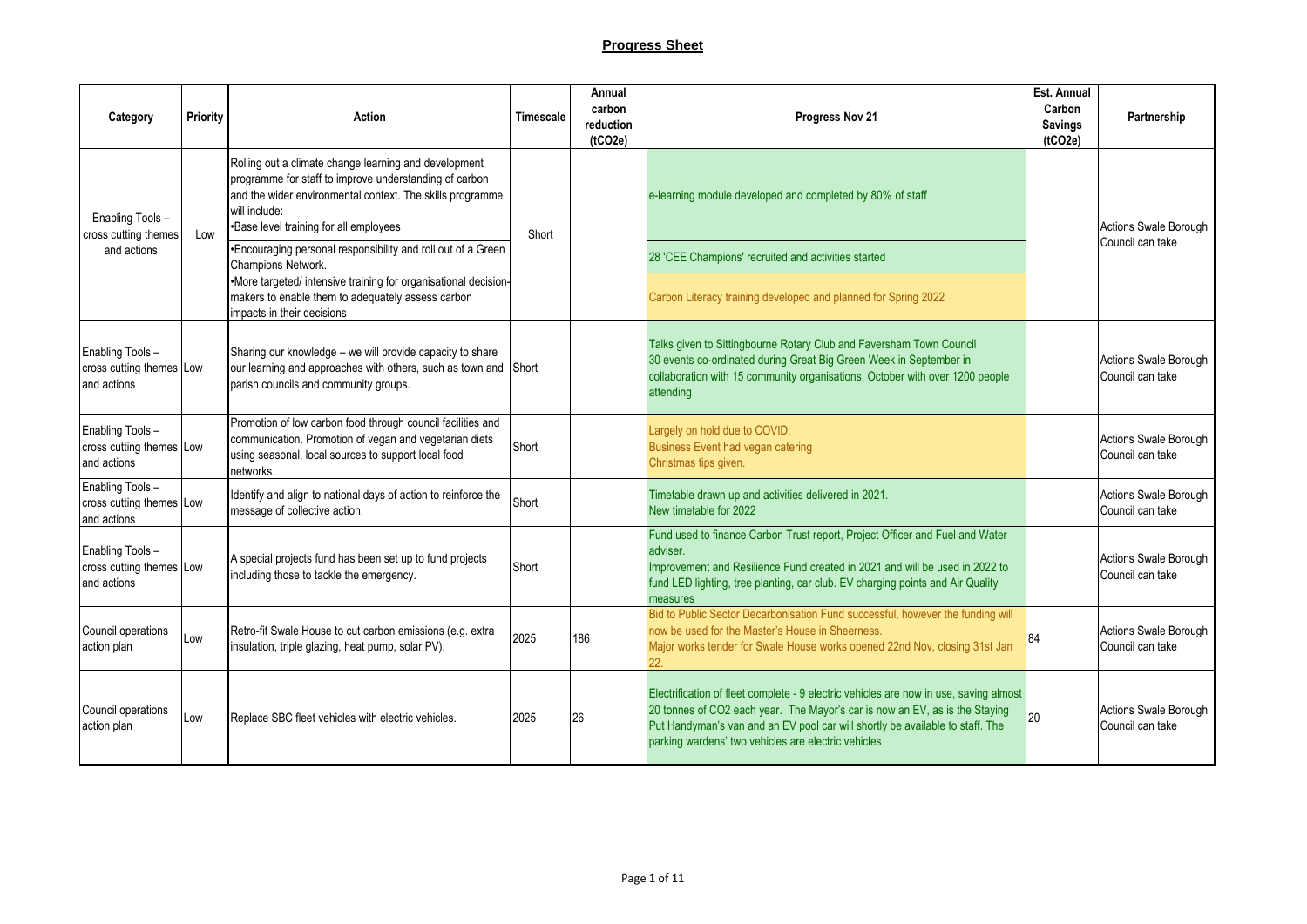| Category                          | <b>Priority</b> | <b>Action</b>                                                                                                | Timescale | Annual<br>carbon<br>reduction<br>(tCO2e) | Progress Nov 21                                                                                                                                                                                                                                                                                                                                                                                                                                                | Est. Annual<br>Carbon<br><b>Savings</b><br>(tCO2e) | Partnership                                      |
|-----------------------------------|-----------------|--------------------------------------------------------------------------------------------------------------|-----------|------------------------------------------|----------------------------------------------------------------------------------------------------------------------------------------------------------------------------------------------------------------------------------------------------------------------------------------------------------------------------------------------------------------------------------------------------------------------------------------------------------------|----------------------------------------------------|--------------------------------------------------|
| Council operations<br>action plan | Low             | Revise procurement strategy to embed the climate and<br>ecological emergency into all procurement decisions. | 2023      | 780                                      | The new policy was adopted by Cabinet on 27th October.<br>This new policy provides more emphasis on this topic and crucially require<br>contractors to report back throughout contract terms on their achievement of<br>targets.<br>The Procurement officer has joined the procurement sub-group of the Kent<br><b>Climate Change Network</b>                                                                                                                  |                                                    | Actions Swale Borough<br>Council can take        |
| Council operations<br>action plan | Low             | Eliminate single-use plastic from council operations<br>wherever possible                                    | 2021      |                                          | Ongoing. Eliminated from Facilities / cleaning. However, need departments to<br>work with us now.                                                                                                                                                                                                                                                                                                                                                              |                                                    | Actions Swale Borough<br>Council can take        |
| Council operations<br>action plan | Low             | Carry out regular staff commuting survey and encourage<br>commuting by walking, cycling or public transport. | 2025      | 20                                       | First survey complete. COVID dealyed subsequent surveys                                                                                                                                                                                                                                                                                                                                                                                                        |                                                    | <b>Actions Swale Borough</b><br>Council can take |
| Council operations<br>action plan | Low             | Encourage use of IT to reduce business travel to meetings.                                                   | 2025      | 15                                       | Use of IT for virtual meetings established and maintained through felxible working<br>arrangements.<br>All councillors provided with dedicated laptop                                                                                                                                                                                                                                                                                                          | 15                                                 | Actions Swale Borough<br>Council can take        |
| Council operations<br>action plan | Low             | Review HR strategy to remove incentives to use a car for<br>business travel.                                 | 2025      | 15                                       | Delayed due to Covid priorities.                                                                                                                                                                                                                                                                                                                                                                                                                               |                                                    | Actions Swale Borough<br>Council can take        |
| Council operations<br>action plan | Low             | Introduce a cycle to work scheme that includes e-bikes.                                                      | 2021      |                                          | Current cycle to work scheme includes ebikes                                                                                                                                                                                                                                                                                                                                                                                                                   |                                                    | Actions Swale Borough<br>Council can take        |
| Council operations<br>action plan | Low             | New waste contract for Swale House to reduce waste &<br>increase recycling.                                  | 2020      |                                          | New waste contract now in place (Reduced the number of collections per year,<br>recycling services are more straight forward. Option to introduce food waste<br>collection.) Contract included company working with us to help reduce waste<br>and promote recycling. Grace working with Deb & NWOW group with new ideas<br>as we begin to come back to office and redesign Swale House. Central recycling<br>point installed and food waste bins in kitchens. |                                                    | Actions Swale Borough<br>Council can take        |
| Council operations<br>action plan | Low             | Provide facilities to encourage cycling to work (e.g. secure<br>cycle storage, shower)                       | 2020      |                                          | Shower refurbishment complete. 6 extra secure spaces for bike storage                                                                                                                                                                                                                                                                                                                                                                                          |                                                    | Actions Swale Borough<br>Council can take        |
| Council operations<br>action plan | Low             | Develop working practices to use IT to reduce use of paper. 2025                                             |           |                                          | Paper used considerably reduced.                                                                                                                                                                                                                                                                                                                                                                                                                               |                                                    | Actions Swale Borough<br>Council can take        |
| Council operations<br>action plan | Low             | Ensure LED lighting is fitted across the council estate,<br>including parks and open spaces.                 | 2023      | 19                                       | Most of Swale House has LEDs.<br>LED surveys have been carried out in all Council owned buildings where we have<br>responsibility. Budget to be found. Swale House to be done with retrofit and any<br>redesign.<br>Open Spaces LED upgrades to be funded via CEE Improvement and Resilience<br>Fund allocation.                                                                                                                                               |                                                    | Actions Swale Borough<br>Council can take        |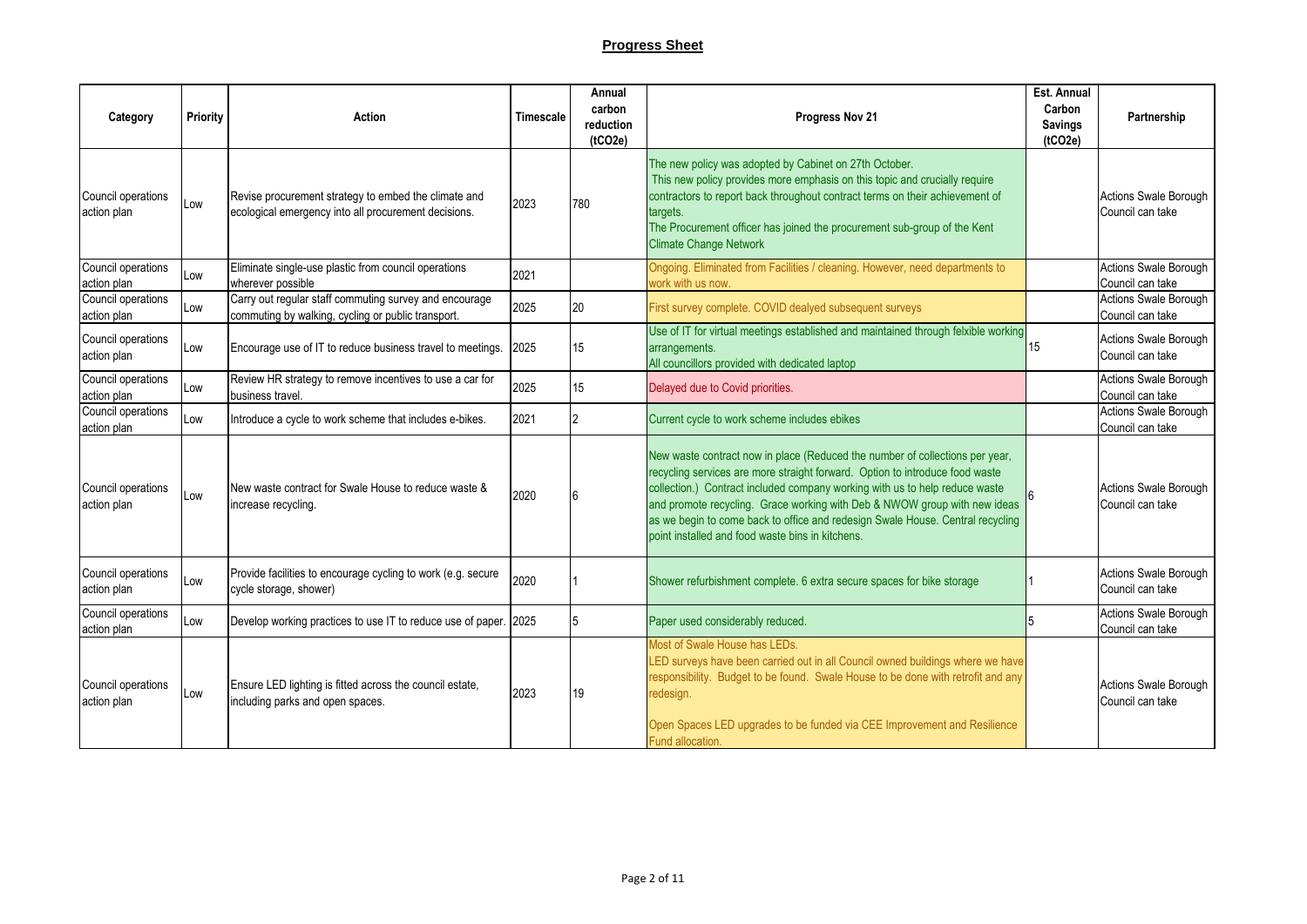| Category                                                  | Priority | Action                                                                                                                                                                                                                                                                                                                                                 | Timescale | Annual<br>carbon<br>reduction<br>(tCO2e)                   | Progress Nov 21                                                                                                                                                                                                                                                                                                                                                                                                      | Est. Annual<br>Carbon<br><b>Savings</b><br>(1CO2e) | Partnership                                      |
|-----------------------------------------------------------|----------|--------------------------------------------------------------------------------------------------------------------------------------------------------------------------------------------------------------------------------------------------------------------------------------------------------------------------------------------------------|-----------|------------------------------------------------------------|----------------------------------------------------------------------------------------------------------------------------------------------------------------------------------------------------------------------------------------------------------------------------------------------------------------------------------------------------------------------------------------------------------------------|----------------------------------------------------|--------------------------------------------------|
| Buildings and energy<br>efficiency action<br>plan.        | High     | Prior to the adoption of the new Local Plan, use a planning<br>condition based on a 50% improvement over current<br>building regulations, ratcheting to 75% and 100%<br>improvement by 2025 and 2028 respectively, as the basis<br>for negotiation with developers through pre-application and<br>planning application negotiations.                   | 2020-2030 | $400 - 1,000+$<br>tCO <sub>2</sub> extra<br>reduction p.a. | This is being used currently, with varied success                                                                                                                                                                                                                                                                                                                                                                    |                                                    | Actions Swale Borough<br>Council can take        |
| Buildings and energy<br>efficiency action<br>plan.        | High     | Bulk buying scheme for solar PV installations paid-for by<br>residents (in partnership with KCC).                                                                                                                                                                                                                                                      | 2020-21   | 100                                                        | A scheme to encourage householders to fit solar PV, Solar Together, has run<br>throughout 2021 with 77 households signing up, 146 of these have also chosen<br>to install battery storage and 3 three households with existing solar have signed<br>up for retrofitted battery storage. Installations so far result in an estimated 23.86<br>tonnes CO2 reduction in year 1. Another round will be run in 2022.      | 23                                                 | <b>Actions Swale Borough</b><br>Council can take |
| Buildings and energy<br>efficiency action<br>plan.        | High     | Fuel and water poverty outreach service to reduce fuel and<br>water bills for vulnerable residents.                                                                                                                                                                                                                                                    | 2020-23   |                                                            | This year 265 householders have been provided with energy efficiency packs.<br>Over 800 householders received energy advice or fuel and water saving items.<br>to be monitored Almost £10,000 of water debt was written off vulnerable householders' water<br>accounts. Sixty householders were added to WaterSure or New start schemes<br>and over 100 households were signed up to the Priority Services Register. |                                                    | Actions Swale Borough<br>Council can take        |
| Buildings and energy<br>efficiency action<br>plan.        | Low      | Use the local plan review to investigate the potential to<br>introduce minimum requirements for on-site renewables on<br>new developments.                                                                                                                                                                                                             | Short     | Large                                                      | Included in Local Plan Review                                                                                                                                                                                                                                                                                                                                                                                        |                                                    | Actions Swale Borough<br>Council can take        |
| Buildings and energy<br>efficiency action<br>plan.        | Low      | Review Local Plan and incorporate recommended actions<br>on spatial land use strategy and integrated transport<br>strategy, including focusing development in Swale's<br>conurbations to utilise existing vacant sites and under-<br>utilised sites within the settlement confines.                                                                    | Short     | Medium                                                     | Included in Local Plan Review                                                                                                                                                                                                                                                                                                                                                                                        |                                                    | <b>Actions Swale Borough</b><br>Council can take |
| Buildings and energy<br>efficiency action<br>plan.        | Low      | Encourage high-quality, medium-high density dwellings near<br>to transport nodes. Development could be supplemented by Short<br>restricted parking, and EV pool-cars.                                                                                                                                                                                  |           | Large                                                      | Included, where appropriate in Local Plan Review for town centres as well as<br>specifically through Sittingbourne Town Centre SPD and by Faversham Town<br>Council in Faversham N'hood Plan                                                                                                                                                                                                                         |                                                    | Actions Swale Borough<br>Council can take        |
| Buildings and energy<br>efficiency action<br>plan.        | Low      | Signpost householders and businesses to grant schemes<br>for insulation and energy improvements, such as the<br>Renewable Heat Incentive (RHI), Warm Homes and advice<br>services such as the Energy Saving Trust.                                                                                                                                     | Short     | Medium                                                     | Some progress made through comms and engagement plan and via FWHA<br>service. New CEE webpages developed and information included but yet to be<br>published.                                                                                                                                                                                                                                                        |                                                    | Actions Swale Borough<br>Council can take        |
| <b>Buildings and energy</b><br>efficiency action<br>plan. | Low      | Encourage Town and Parish Councils to fit LED lighting and<br>other low energy technology by providing information on<br>cost savings and carbon reduction.                                                                                                                                                                                            | Short     | Small                                                      | Have written to town/parish councils with further engagement required.                                                                                                                                                                                                                                                                                                                                               |                                                    | Actions Swale Borough<br>Council can take        |
| Buildings and energy<br>efficiency action<br>plan.        | Low      | Consider development of a financial viability toolkit to<br>ensure that the cost of low and zero-carbon methods is<br>accurately assessed (e.g. building materials, design and<br>orientation, natural ventilation, landscaping, renewable<br>generation and off-setting). Toolkit to be used by<br>development management for pre-application advice. | Short     | Large                                                      | Not progressed to date due to lack of officer time and financial cost                                                                                                                                                                                                                                                                                                                                                |                                                    | <b>Actions Swale Borough</b><br>Council can take |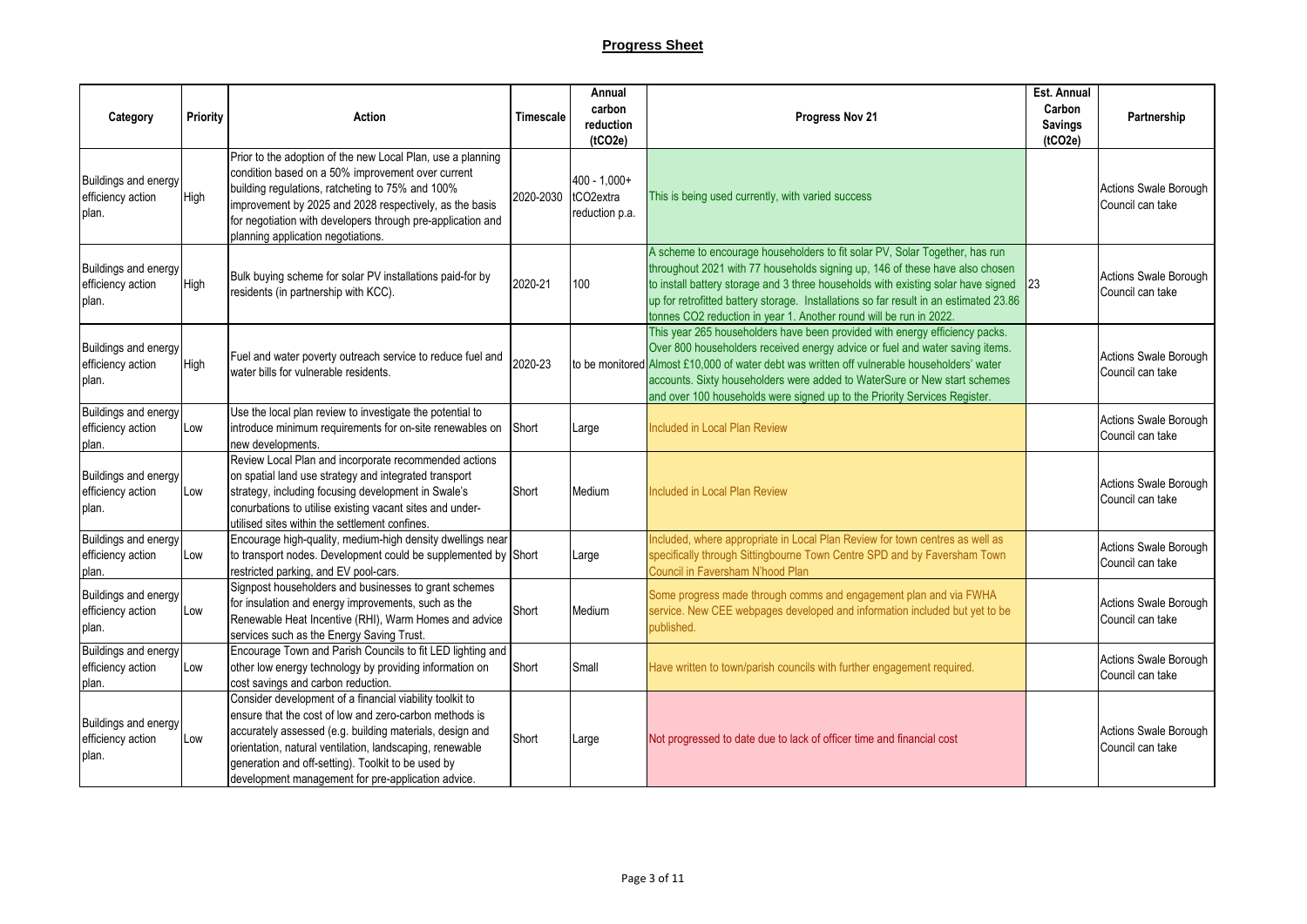| Category                                                  | <b>Priority</b> | <b>Action</b>                                                                                                                                                                                                                                                                                                                                                                                                 | Timescale | Annual<br>carbon<br>reduction<br>(tCO2e) | Progress Nov 21                                                                                                                                                                                                                                                                                                                                       | Est. Annual<br>Carbon<br><b>Savings</b><br>(tCO2e) | Partnership                               |
|-----------------------------------------------------------|-----------------|---------------------------------------------------------------------------------------------------------------------------------------------------------------------------------------------------------------------------------------------------------------------------------------------------------------------------------------------------------------------------------------------------------------|-----------|------------------------------------------|-------------------------------------------------------------------------------------------------------------------------------------------------------------------------------------------------------------------------------------------------------------------------------------------------------------------------------------------------------|----------------------------------------------------|-------------------------------------------|
| Buildings and energy<br>efficiency action<br>plan.        | Low             | Develop, initially through a Supplementary Planning<br>Document and subsequently the Local Plan Review Policy,<br>the potential to move rapidly towards zero-carbon<br>development in Swale including using tools such as the<br>Home Quality Mark and BREEAM.                                                                                                                                                | Short     | Large                                    | Being progressed through the Local Plan Review                                                                                                                                                                                                                                                                                                        |                                                    | Actions Swale Borough<br>Council can take |
| <b>Buildings and energy</b><br>efficiency action<br>plan. | Low             | Provide pre-application advice on energy efficiency and<br>carbon standards and statements for future developments                                                                                                                                                                                                                                                                                            | Short     | Large                                    | Being implemented by DM team                                                                                                                                                                                                                                                                                                                          |                                                    | Actions Swale Borough<br>Council can take |
| Buildings and energy<br>efficiency action<br>plan.        | Low             | Investigate the potential to set up an offset fund (106<br>Agreements) or allowable mechanism for developers to pay<br>into if a certain energy efficiency of buildings is not able to<br>be met in the development and use this money for carbon<br>saving projects                                                                                                                                          | Short     | Large                                    | Working with Kent Wildlife Trust under their Wilder Carbon project to explore<br>offsetting possibilities with local landowners                                                                                                                                                                                                                       |                                                    | Actions Swale Borough<br>Council can take |
| Buildings and energy<br>efficiency action<br>plan.        | Low             | Investigate options for monitoring and testing conditions<br>compliance on significant major planning applications (250<br>dwellings +), including those related to climate change (e.g.<br>the performance gap between buildings designed energy<br>use and actual energy use), with a view to securing S.106<br>obligations from developers to contribute towards the cost<br>of such compliance monitoring | Short     | Large                                    | Being progressed through the Local Plan Review - policy DM3                                                                                                                                                                                                                                                                                           |                                                    | Actions Swale Borough<br>Council can take |
| Buildings and energy<br>efficiency action<br>plan.        | Low             | Enforce private rented and non-domestic Minimum Energy<br><b>Efficiency Standards regulations</b>                                                                                                                                                                                                                                                                                                             | Medium    | Medium                                   | Financial penalties for non-complience in development - no update since 2020<br>round up.                                                                                                                                                                                                                                                             |                                                    | Actions Swale Borough<br>Council can take |
| Transport and air<br>quality action plan.                 | High            | Install EV charging points across the borough.                                                                                                                                                                                                                                                                                                                                                                | 2025      | to be monitored                          | Charge points installed in 4 SBC car parks winter 2020/21. Study completed by<br>Energy Saving Trust and application to ORCS being developed.                                                                                                                                                                                                         |                                                    | Actions Swale Borough<br>Council can take |
| Transport and air<br>quality action plan.                 | High            | Improve facilities and incentives for walking and cycling.                                                                                                                                                                                                                                                                                                                                                    | 2030      | Long                                     | Local Plan Transport Strategy drafted and out for consultation late 2021.<br>Progress made on the Cycling and Walking Guidance Statement 2018-2022.<br>Progress made on The Linking Coast to Downs project to confirm new walking<br>and cycling routes in Sheppey and Faversham. New trailis and maps being<br>produced and advertised to residents. |                                                    | Actions Swale Borough<br>Council can take |
| Transport and air<br>quality action plan.                 | Low             | Review Local Plan and incorporate recommended actions<br>on spatial land use strategy and integrated transport<br>strategy, including favouring public transport and active<br>transport. Use Local Plan Review to reduce the need to<br>travel (e.g. for work).                                                                                                                                              | Short     | Medium                                   | Being progressed through the Local Plan Review                                                                                                                                                                                                                                                                                                        |                                                    | Actions Swale Borough<br>Council can take |
| Transport and air<br>quality action plan.                 | Low             | Promote work-place car chargers (Government funding<br>available).                                                                                                                                                                                                                                                                                                                                            | Medium    | Medium                                   | To be included in webpages content. Further work between ECS and CEE teams<br>discussed. Promoted via clean growth grant scheme?                                                                                                                                                                                                                      |                                                    | Actions Swale Borough<br>Council can take |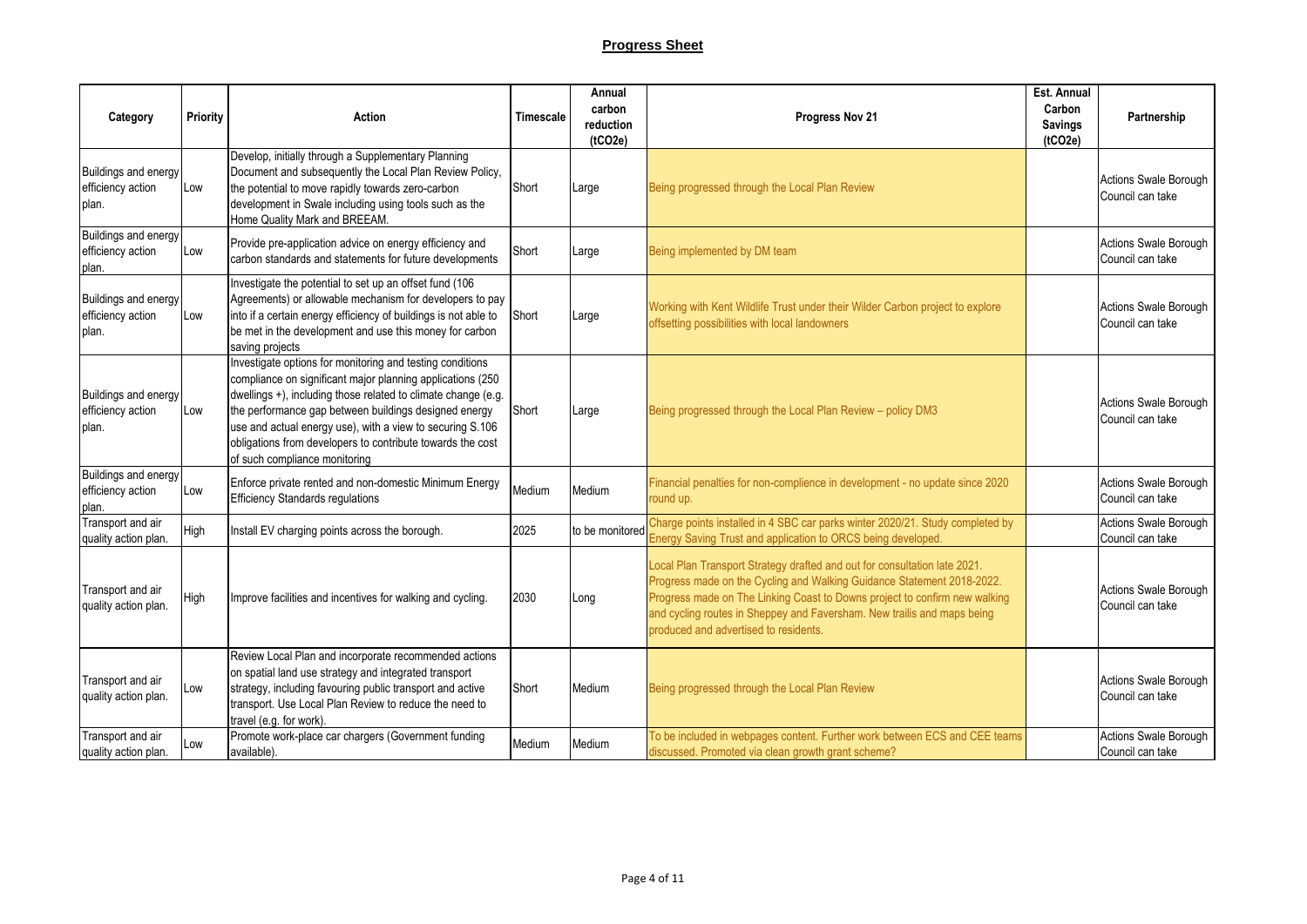| Category                                  | Priority | <b>Action</b>                                                                                                                                                                                                                                                                                                                                                                                                                                                                                                                                                                                                                                                                                                                                                                                                              | Timescale | Annual<br>carbon<br>reduction<br>(tCO2e) | Progress Nov 21                                                                                                                  | Est. Annual<br>Carbon<br><b>Savings</b><br>(tCO2e) | Partnership                                        |
|-------------------------------------------|----------|----------------------------------------------------------------------------------------------------------------------------------------------------------------------------------------------------------------------------------------------------------------------------------------------------------------------------------------------------------------------------------------------------------------------------------------------------------------------------------------------------------------------------------------------------------------------------------------------------------------------------------------------------------------------------------------------------------------------------------------------------------------------------------------------------------------------------|-----------|------------------------------------------|----------------------------------------------------------------------------------------------------------------------------------|----------------------------------------------------|----------------------------------------------------|
| Transport and air<br>quality action plan. | Low      | Through the Local Plan Review, require that 10% of parking<br>spaces in new developments are provided with Electric<br>Vehicle charge points (best technology available at the time Short<br>of planning approval) which may be phased with 5% initial<br>provision and the remainder at an agreed trigger level                                                                                                                                                                                                                                                                                                                                                                                                                                                                                                           |           | Medium                                   | Incorporated in the adopted Parking Standards SPD                                                                                |                                                    | Actions Swale Borough<br>Council can take          |
| Transport and air<br>quality action plan. | Low      | Use the Local Plan Review to require that where a<br>development is for more than 50 residential units measures<br>such as the following be provided-<br>Travel plan including mechanisms for discouraging high<br>emission vehicle use and encouraging the uptake of low<br>emission fuels and technologies<br>A welcome pack available to all new residents online and<br>as a booklet, containing information and incentives to<br>encourage the use of sustainable transport modes from new<br>occupiers.<br>EV car club provision within development or support given<br>to local car club/EV car clubs.<br>Designation of parking spaces for low emission vehicles<br>Improved cycle paths to link cycle network.<br>Adequate provision of secure cycle storage.<br>Using green infrastructure to absorb pollutants. | Short     | Medium                                   | Being progressed through the Local Plan Review                                                                                   |                                                    | <b>Actions Swale Borough</b><br>Council can take   |
| Transport and air<br>quality action plan. | Low      | Incorporate a policy on air quality in the local plan review<br>(and initially via an environmental SPD).                                                                                                                                                                                                                                                                                                                                                                                                                                                                                                                                                                                                                                                                                                                  | Short     | Small                                    | Being progressed through the Local Plan Review                                                                                   |                                                    | Actions Swale Borough<br>Council can take          |
| Transport and air<br>quality action plan. | Low      | Work with KCC to develop the Swale Local Transport<br>Strategy (to run in parallel to the Local Plan Review) and<br>the promotion and facilitation of a major shift in priorities to<br>public transport and active travel.                                                                                                                                                                                                                                                                                                                                                                                                                                                                                                                                                                                                | Short     | Medium                                   | Being progressed through the Local Plan Review                                                                                   |                                                    | Actions Swale Borough<br>Council can take          |
| Transport and air<br>quality action plan. | Low      | Establish an anti-idling campaign, initially around school<br>sites from which it can be expanded.                                                                                                                                                                                                                                                                                                                                                                                                                                                                                                                                                                                                                                                                                                                         | Short     | Small                                    | Signs up, officers undergoing training. Campaign started and engagement with<br>schools underway.                                |                                                    | Actions Swale Borough<br>Council can take          |
| Transport and air<br>quality action plan. | Low      | Develop EV charging strategy including publicly accessible<br>fast and rapid chargers, in council and private car parks<br>(e.g. hotels, shopping centres), and working with KCC for<br>on-street charging.                                                                                                                                                                                                                                                                                                                                                                                                                                                                                                                                                                                                                | Short     | Medium                                   | EV charging strategy drafted, going to consultation early 2022.                                                                  |                                                    | Actions we can take in<br>partnership with others. |
| Transport and air<br>quality action plan. | Low      | Promote business fleet decarbonisation, including the<br>potential cost and reputational benefits.                                                                                                                                                                                                                                                                                                                                                                                                                                                                                                                                                                                                                                                                                                                         | Medium    | Small                                    | To be included in webpages content. Further work between ECS and CEE teams<br>discussed. Promoted via clean growth grant scheme? |                                                    | Actions we can take in<br>partnership with others. |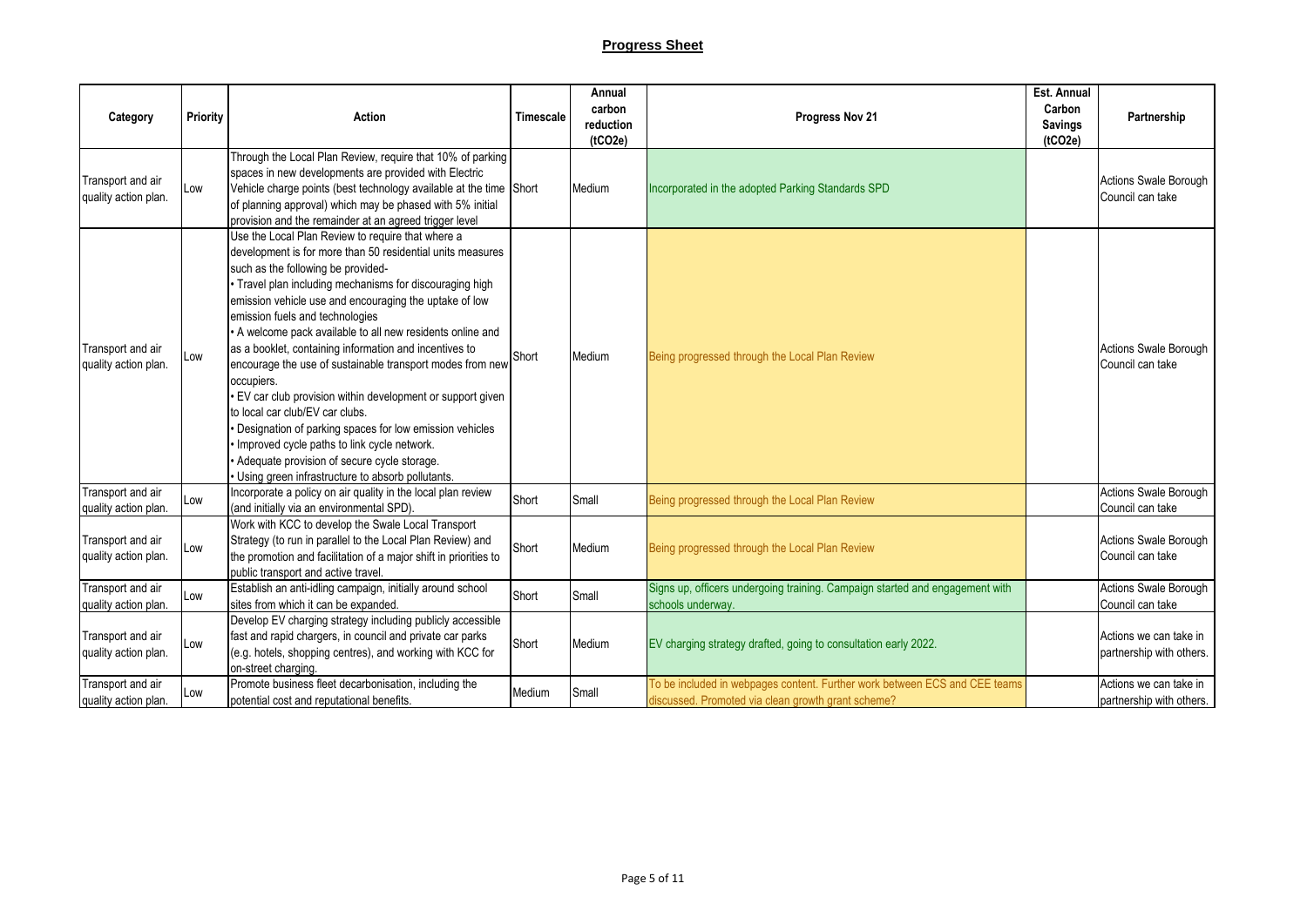## **Progress Sheet**

| Category                                  | <b>Priority</b> | Action                                                                                                                                                                                                                                                                                                     | Timescale | Annual<br>carbon<br>reduction<br>(tCO2e) | Progress Nov 21                                                                                                                                                                                             | Est. Annual<br>Carbon<br><b>Savings</b><br>(tCO2e) | Partnership                                        |
|-------------------------------------------|-----------------|------------------------------------------------------------------------------------------------------------------------------------------------------------------------------------------------------------------------------------------------------------------------------------------------------------|-----------|------------------------------------------|-------------------------------------------------------------------------------------------------------------------------------------------------------------------------------------------------------------|----------------------------------------------------|----------------------------------------------------|
| Transport and air<br>quality action plan. | Low             | Engage with public transport providers to improve the<br>quality, quantity and affordability of public transport, so that<br>more people commute by public transport, and reduce<br>carbon emissions from buses.                                                                                           | Medium    | Medium                                   | Engagement with KCC via consulation process and additional meetings.<br>Awaiting outcomes.                                                                                                                  |                                                    | Actions we can take in<br>partnership with others. |
| Transport and air<br>quality action plan. | Low             | Work with KCC to implement 20mph limit across built up<br>areas of borough as a cost effective and swift way to<br>improve air quality, reduce health inequalities, lower carbon<br>footprint and encourage active travel (following the<br>implementation of a comprehensive 20mph zone in<br>Faversham). | Medium    | Small                                    | 20mph limit introduced in Faversham. Plans for Sittingbourne and Sheerness<br>proposed via Active Travel Fund application. To be progressed through Active<br>Travel post and LCWIP plans for western area. |                                                    | Actions we can take in<br>partnership with others. |
| Transport and air<br>quality action plan. | Low             | Undertake a feasibility study on implementing a Clean Air<br>Zone along the length of the A2 from Brenley Corner to the<br>western boundary with Medway.                                                                                                                                                   | Short     | Small                                    | Feasibility study and options appraisal completed.<br>Working with KCC to explore delivery.                                                                                                                 |                                                    | Actions we can take in<br>partnership with others. |
| Transport and air<br>quality action plan. | Low             | ECO Stars fleet recognition scheme - business case is for<br>engaging and inviting new operators with key information on<br>benefits to business, fuel savings and environment. At<br>present Swale has 22 operators signed up.                                                                            | Short     | Small                                    | ECO Stars no longer running engagement with businesses through<br>summer 21 survey                                                                                                                          |                                                    | Actions we can take in<br>partnership with others. |
| Transport and air<br>quality action plan. | Low             | Apply to Defra's Air Quality Grant Scheme for an electric<br>bus (joint bid with Arriva our main local bus company).                                                                                                                                                                                       | Short     | Small                                    | Unsuccessful, but another bid submitted for HGV monitoring in St Pauls.<br>Outcome expected early 2021                                                                                                      |                                                    | Actions we can take in<br>partnership with others. |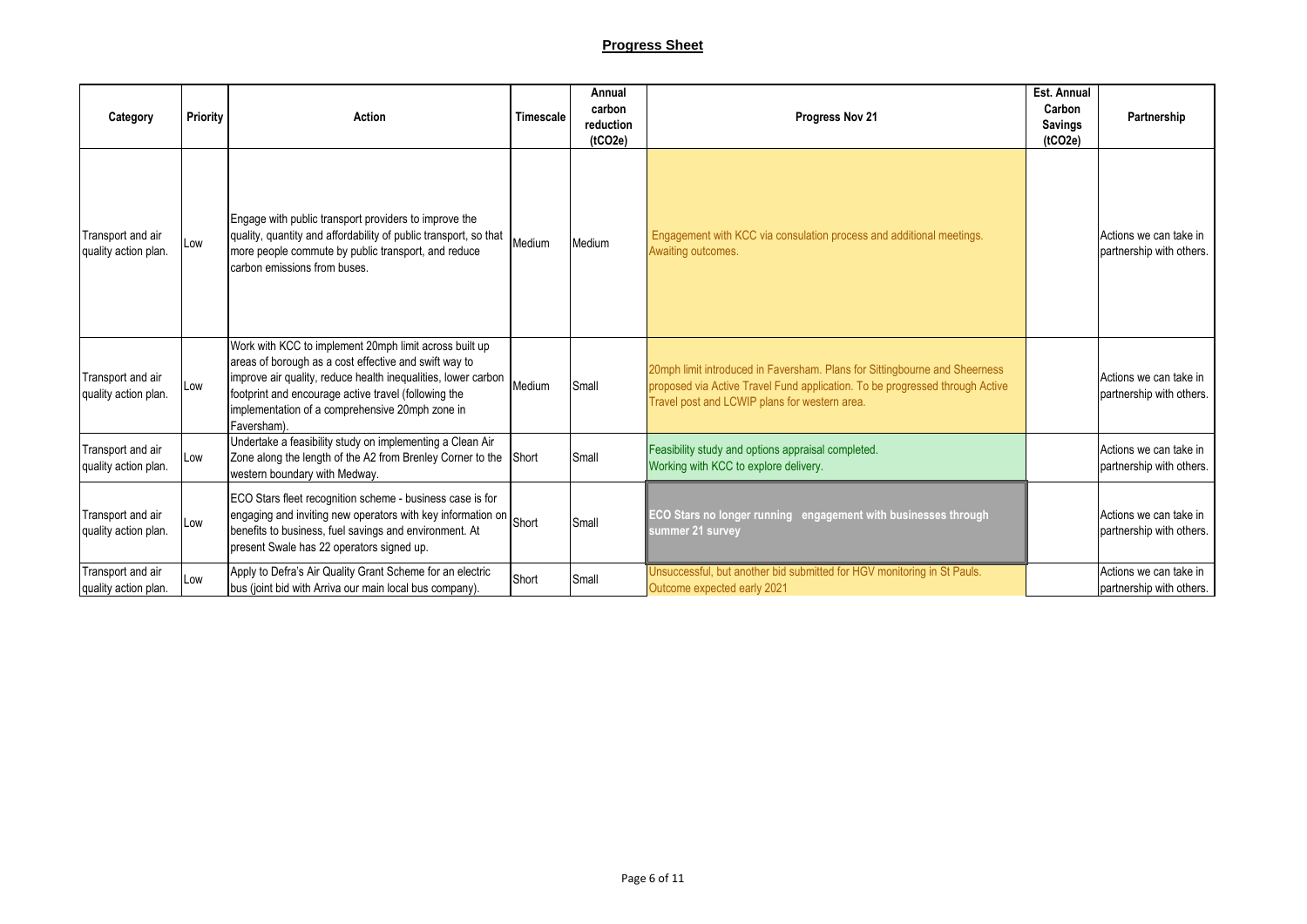## **Progress Sheet**

| Category                                          | Priority | <b>Action</b>                                                                                                   | Timescale | Annual<br>carbon<br>reduction<br>(tCO2e) | Progress Nov 21                                                                                                                                                                                                                     | Est. Annual<br>Carbon<br><b>Savings</b><br>(tCO2e) | Partnership                                        |
|---------------------------------------------------|----------|-----------------------------------------------------------------------------------------------------------------|-----------|------------------------------------------|-------------------------------------------------------------------------------------------------------------------------------------------------------------------------------------------------------------------------------------|----------------------------------------------------|----------------------------------------------------|
| Transport and air<br>quality action plan.         | Low      | Encourage local school and business travel plans to reduce Short<br>car journeys.                               |           | Small                                    | Consultation with businesses to understand travel plans and inform future work.<br>Engagement with schools limited due to Covid-19, however working with CEE<br>team on collaborative AQ and climate change approach.               |                                                    | Actions we can take in<br>partnership with others. |
| Transport and air<br>quality action plan.         | Low      | Establish a tree planting strategy for schools (links with<br>biodiversity)                                     | Short     | Small                                    | Indivdual work with schools undertaken to encourage applications to Woodland<br>trust tree planting funds. Engagement with KCC tree officer to ensure joined up<br>working. Tree planting strategy for schools yet to be completed. |                                                    | Actions we can take in<br>partnership with others. |
| Resource<br>consumption and<br>waste action plan. | Low      | Provide guidance on waste minimisation and resource<br>consumption via a Sustainable Design & Construction SPD. | Short     | Medium                                   | Not yet started Local Plan Review taking precedence. However, Draft Policy DM<br>3 does address waste.                                                                                                                              |                                                    | Actions Swale Borough<br>Council can take          |
| Resource<br>consumption and                       | Low      | Decrease the amount of household waste collected by<br>promoting each separate method of recycling              | Short     | Medium                                   | Promoted via social media and Inside Swale.                                                                                                                                                                                         |                                                    | Actions Swale Borough<br>Council can take          |
| Resource<br>consumption and<br>waste action plan. | Low      | Increase amount of garden and food waste collected for<br>compost.                                              | Short     | Medium                                   | Increased sign ups to garden waste service this year                                                                                                                                                                                |                                                    | Actions Swale Borough<br>Council can take          |
| Resource<br>consumption and<br>waste action plan. | Low      | Encourage residents to recycle small electricals, textiles and Short<br>batteries.                              |           | Medium                                   | Increase seen - to be continued when staff time and resource permits. To be<br>included in campaigns and communicationts.                                                                                                           |                                                    | Actions Swale Borough<br>Council can take          |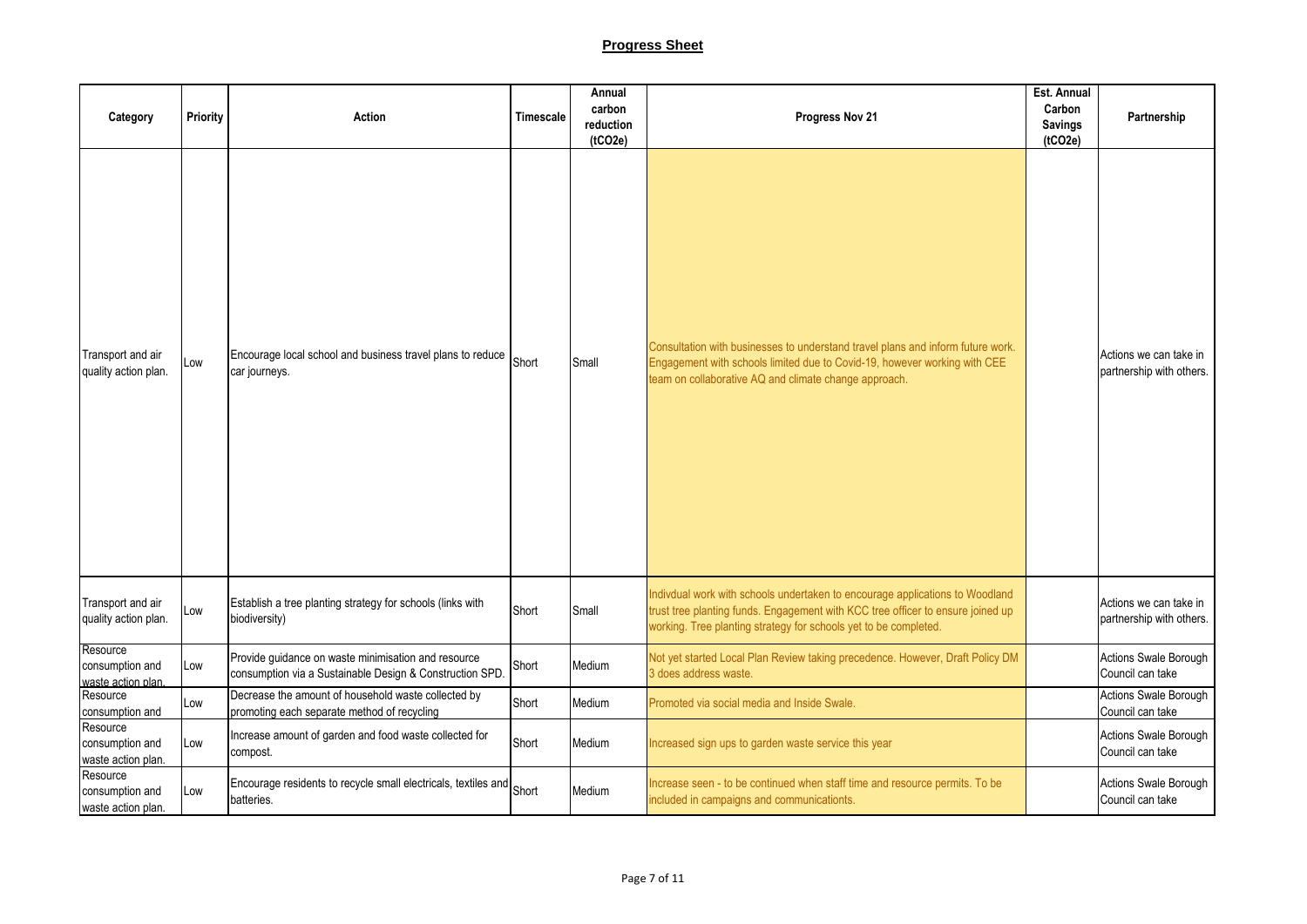| Category                                          | Priority | Action                                                                                                                                                                                                                           | <b>Timescale</b> | Annual<br>carbon<br>reduction<br>(tCO2e) | Progress Nov 21                                                                                                                                                                                                                                                                                                                                                                                                                                                                                                                                                                                                                                                                                               | Est. Annual<br>Carbon<br><b>Savings</b><br>(tCO2e) | Partnership                                        |
|---------------------------------------------------|----------|----------------------------------------------------------------------------------------------------------------------------------------------------------------------------------------------------------------------------------|------------------|------------------------------------------|---------------------------------------------------------------------------------------------------------------------------------------------------------------------------------------------------------------------------------------------------------------------------------------------------------------------------------------------------------------------------------------------------------------------------------------------------------------------------------------------------------------------------------------------------------------------------------------------------------------------------------------------------------------------------------------------------------------|----------------------------------------------------|----------------------------------------------------|
| Resource<br>consumption and<br>waste action plan. | Low      | Signpost residents to recycling facilities for products that<br>cannot be recycled in the kerbside collections.                                                                                                                  | Short            | Small                                    | To be included in webpages content. Pumpkin recycling programme example of<br>SBC promotion of additional reycling.                                                                                                                                                                                                                                                                                                                                                                                                                                                                                                                                                                                           |                                                    | Actions Swale Borough<br>Council can take          |
| Resource<br>consumption and<br>waste action nlan  | Low      | Reduce contamination of recycling that leads to rejected<br>loads.                                                                                                                                                               | Short            | Medium                                   | Promoted via social media and Inside Swale.                                                                                                                                                                                                                                                                                                                                                                                                                                                                                                                                                                                                                                                                   |                                                    | Actions Swale Borough<br>Council can take          |
| Resource<br>consumption and<br>waste action plan. | Low      | Encourage litter picks and measures to reduce the amount<br>of plastic litter in the sea                                                                                                                                         | Short            |                                          | Promoted via social media and Inside Swale. Encouraged via Great Big Green<br>Week events.                                                                                                                                                                                                                                                                                                                                                                                                                                                                                                                                                                                                                    |                                                    | Actions Swale Borough<br>Council can take          |
| Resource<br>consumption and<br>waste action plan. | Low      | Work with KCC to stop export abroad of recyclables                                                                                                                                                                               | Medium           |                                          | Ongoing                                                                                                                                                                                                                                                                                                                                                                                                                                                                                                                                                                                                                                                                                                       |                                                    | Actions we can take in<br>partnership with others. |
| Resource<br>consumption and<br>waste action plan. | Low      | influence KCC to maintain or improve the low levels of<br>waste that go to landfill.                                                                                                                                             | Medium           | Small                                    | Ongoing                                                                                                                                                                                                                                                                                                                                                                                                                                                                                                                                                                                                                                                                                                       |                                                    | Actions we can take in<br>partnership with others. |
| Resource<br>consumption and<br>waste action plan. | Low      | Promote reduced use of single-use plastic (e.g. in<br>partnership with Plastic-Free Faversham and Plastic-Free<br>Sheerness).                                                                                                    | Short            | Small                                    | Ongoing - SBC provided thorough responses to the DEFRA consultations and<br>work is underway with Democratic Services to agree briefing sessions for<br>Members on Extended Producer Responsibility, Deposit Recycling Schemes and<br>consistent collections. DEFRA are yet to advise when they may have feedback<br>from the responses provided, but it is anticipated that encouraging packaging<br>companies to design out waste and to legislate for them to pay for local<br>authorities to collect their waste, this will have a positive impact on household<br>waste figures in the coming years.<br>Continued collaboration with Plastic Free Faversham, e.g. through Great Big<br><b>Green Week</b> |                                                    | Actions we can take in<br>partnership with others. |
| Resource<br>consumption and<br>waste action plan. | Low      | Work with Kent Resource Partnership on county-wide<br>education/communication schemes                                                                                                                                            | short            | medium                                   | Promoted via social media and Inside Swale.                                                                                                                                                                                                                                                                                                                                                                                                                                                                                                                                                                                                                                                                   |                                                    | Actions we can take in<br>partnership with others. |
| Resource<br>consumption and<br>waste action plan. | Low      | Promote improved recycling of commercial waste with<br>businesses across the Borough                                                                                                                                             | Long             | Large                                    | To be included in upcoming new webpages (cee.swale.gov.uk)                                                                                                                                                                                                                                                                                                                                                                                                                                                                                                                                                                                                                                                    |                                                    | Actions we can take in<br>partnership with others. |
| Ecology and<br>biodiversity action<br>plan.       | High     | Tree planting on council land (target; 148,100 trees or 60<br>acres of woodland) to offset 20% of council emissions.                                                                                                             | 2025             | 1.481t offset<br>(25t to date)           | Funding for 11,000 trees secured via LATF                                                                                                                                                                                                                                                                                                                                                                                                                                                                                                                                                                                                                                                                     |                                                    | Actions Swale Borough<br>Council can take          |
| Ecology and<br>biodiversity action<br>plan.       | Low      | To use planning policy (local plan and a supplementary<br>planning document) to improve development outcomes<br>which support access and recreation, green spaces,<br>biodiversity and climate change adaptation and mitigation. | Short            | Medium                                   | Being progressed through the Local Plan Review                                                                                                                                                                                                                                                                                                                                                                                                                                                                                                                                                                                                                                                                |                                                    | Actions Swale Borough<br>Council can take          |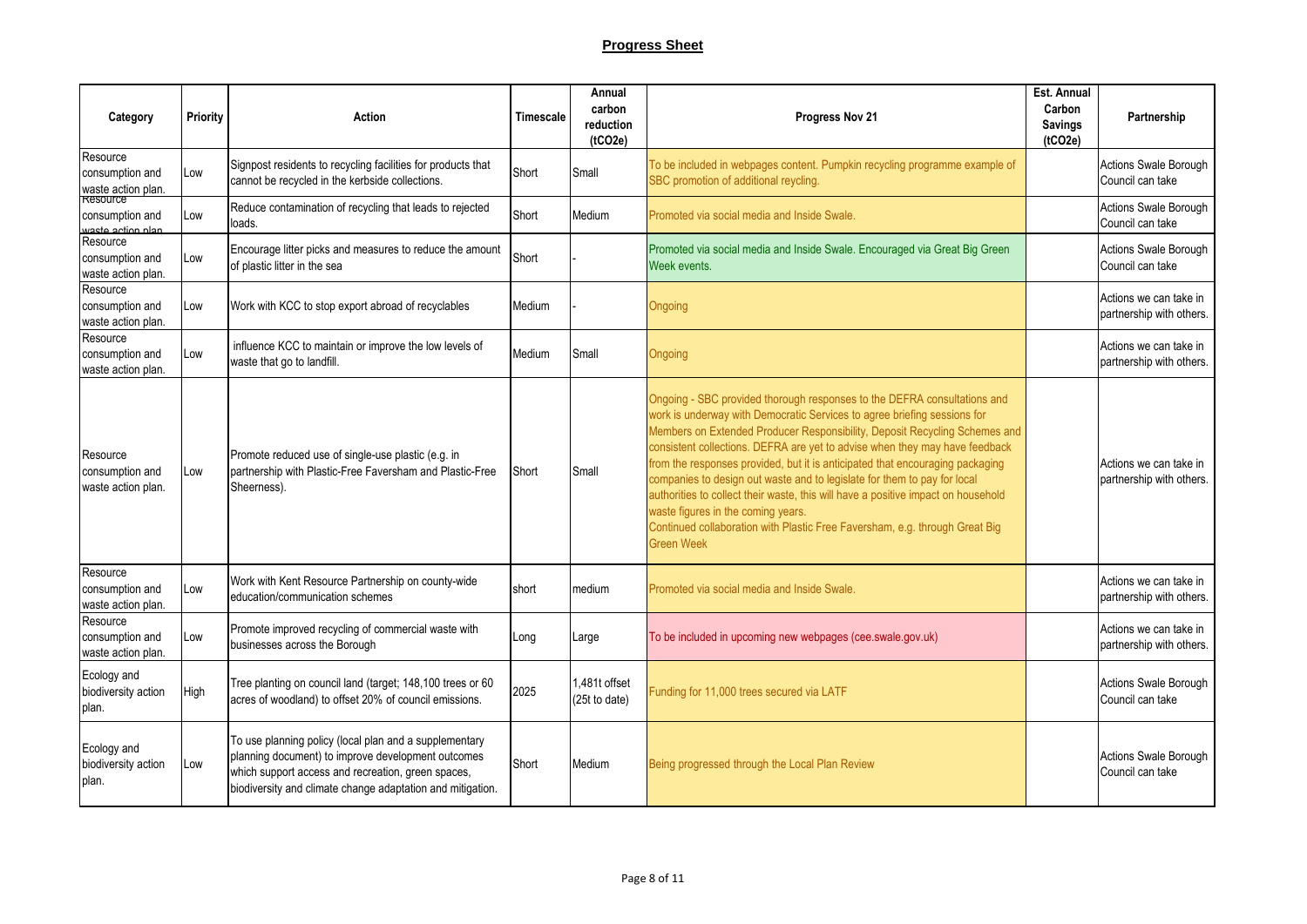| Category                                         | Priority | Action                                                                                                                                                                                                                | Timescale | Annual<br>carbon<br>reduction<br>(tCO2e) | Progress Nov 21                                                                                                                                                                                                               | Est. Annual<br>Carbon<br><b>Savings</b><br>(tCO2e) | Partnership                                       |
|--------------------------------------------------|----------|-----------------------------------------------------------------------------------------------------------------------------------------------------------------------------------------------------------------------|-----------|------------------------------------------|-------------------------------------------------------------------------------------------------------------------------------------------------------------------------------------------------------------------------------|----------------------------------------------------|---------------------------------------------------|
| Ecology and<br>biodiversity action<br>plan.      | Low      | Establish a baseline of trees and woodland on council land<br>and develop a funded action plan to increase tree cover in<br>Swale and promote the benefits of sequestration.                                          | Short     | Medium                                   | An open space survey has also been undertaken and potential tree planting have<br>been identified. Tree cover/BNG being assessed via KWT/SELEP project.                                                                       |                                                    | Actions Swale Borough<br>Council can take         |
| Ecology and<br>biodiversity action<br>plan.      | Low      | Ensure the installation and maintenance of landscaping in<br>new developments to contribute to biodiversity net gain via<br>suitable conditions or Section 106 agreements.                                            | Short     | Medium                                   | To be investigated.                                                                                                                                                                                                           |                                                    | Actions Swale Borough<br>Council can take         |
| Ecology and<br>biodiversity action<br>plan.      | Low      | Minimise use of fertilizers, pesticides and weed killers.                                                                                                                                                             | Short     | Small                                    | Included in new grounds maintenance contract.                                                                                                                                                                                 |                                                    | Actions Swale Borough<br>Council can take         |
| Ecology and<br>biodiversity action<br>plan.      | Low      | Promote use of locally produced compost derived from<br>garden and food waste collections                                                                                                                             | Short     | Small                                    | Locally produced compost promoted via public compost giveaway. To be<br>repeated in 2022.                                                                                                                                     |                                                    | Actions Swale Borough<br>Council can take         |
| Ecology and<br>biodiversity action<br>plan.      | Low      | Encourage coppicing of council woodland to promote<br>biodiversity and use of local woodland products in Swale's<br>country parks.                                                                                    | Short     | Small                                    | This year 1.2 ha of coppicing occurred in Perry Wood. All the timber has been<br>used for fencing locally. Coppicing enhances biodiversity, allowing wildflowers<br>and insects to thrive as light reaches the woodland floor |                                                    | Actions we can take in<br>partnership with others |
| Ecology and<br>biodiversity action<br>plan.      | Low      | Engage business and community groups to support tree<br>planting and conservation work in Swale's efforts to achieve Short<br>action 1                                                                                |           | Large                                    | Community groups engaged via GBGW. Increased work with businesses<br>planned for 2022.                                                                                                                                        |                                                    | Actions we can take in<br>partnership with others |
| Ecology and<br>biodiversity action<br>plan.      | Low      | Promote forest and beach schools                                                                                                                                                                                      | Short     | Small                                    | Completed via MSEP project? To continue to promote. Engagement with schools<br>increased and Swale Green School Forum planned for 2022.                                                                                       |                                                    | Actions we can take in<br>partnership with others |
| Ecology and<br>biodiversity action<br>plan.      | Low      | Support Swale in Bloom working with schools, community<br>groups, voluntary groups and Town and Parish Councils to<br>enhance local habitats and wildlife corridors improving<br>biodiversity conditions across Swale | Short     | Small                                    | Close work between project officer and greenspaces engagement officer to work<br>with groups, e.g. through GBGW.                                                                                                              |                                                    | Actions we can take in<br>partnership with others |
| Energy generation<br>and storage action<br>plan. | Low      | Perform a viability survey at all existing council owned sites<br>to potentially accommodate solar PV.                                                                                                                | Medium    | Small                                    | Swale House discussed with retrofit. No progress on other buildings yet. Janet &<br>Grace aware & provided some contacts to see if desktop exercise could be<br>performed in first instance.                                  |                                                    | Actions Swale Borough<br>Council can take         |
| Energy generation<br>and storage action<br>plan. | LOW      | Signpost residents and businesses through communicating<br>benefits, understanding financial and business cases for<br>installing energy storage with grid balancing capability.                                      | Long      | Medium                                   | Promoted via Solar Together. To be included in webpages. Further work needed<br>in 2022.                                                                                                                                      |                                                    | Actions we can take in<br>partnership with others |
| Energy generation<br>and storage action<br>plan. | Low      | Investigate the possibility of increasing thermal storage (e.g.<br>hot water and ground inter-seasonal storage) for greater<br>maximisation of local energy generation.'                                              | Medium    | Medium                                   | Not yet started Local Plan Review taking precedence.                                                                                                                                                                          |                                                    | Actions we can take in<br>partnership with others |
| Energy generation<br>and storage action<br>plan. | Low      | Investigate a pilot programme to use new technology such<br>as virtual private wire technology to balance between<br>energy generation, storage and use within the borough as<br>part of achieving net zero carbon.   | Medium    | Medium                                   | Early work with Wheelebrator, BEIS and KCC. Rejected by central gov.                                                                                                                                                          |                                                    | Actions we can take in<br>partnership with others |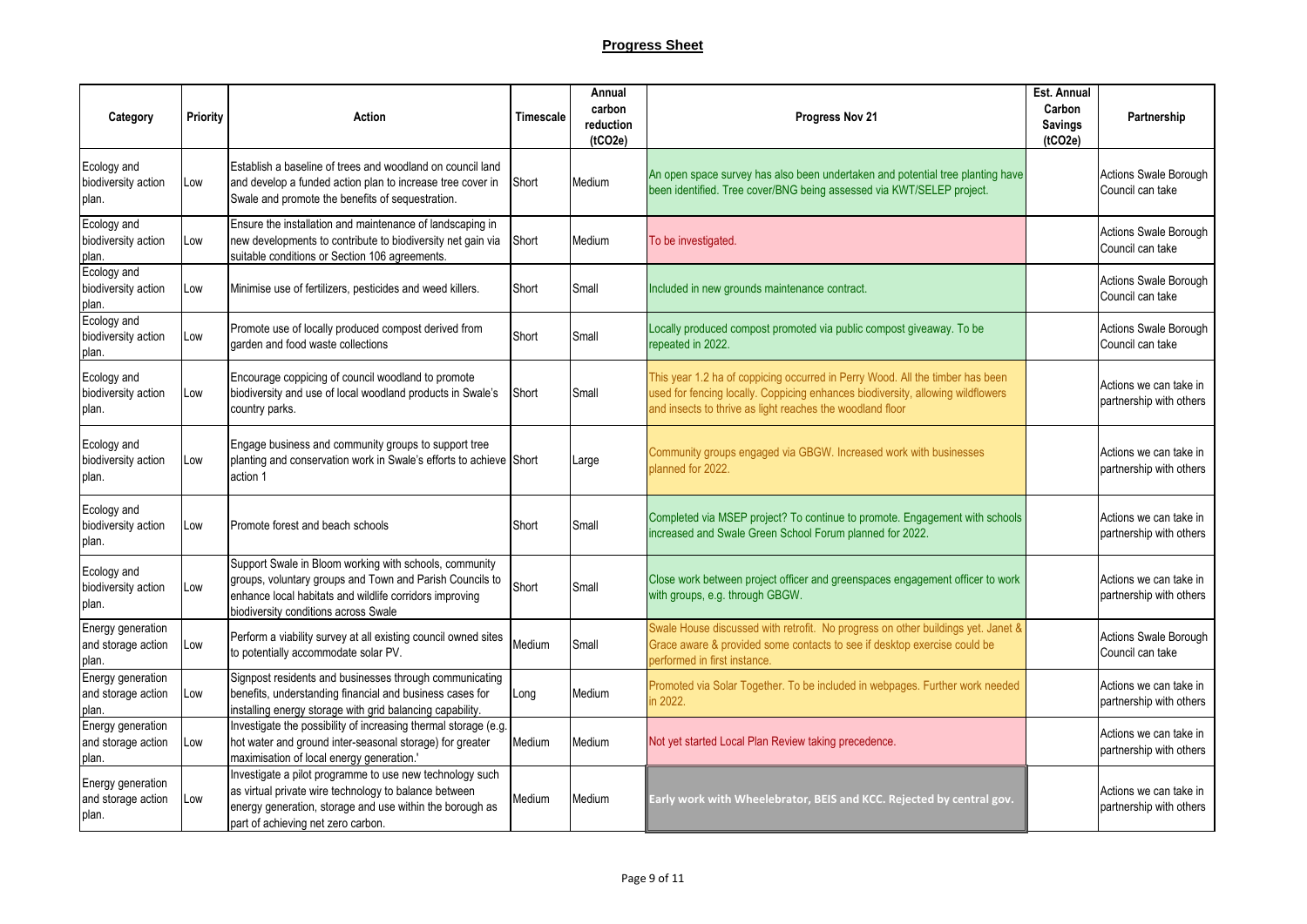| Category                                                                                                                                | Priority | <b>Action</b>                                                                                                                                                         | Timescale | Annual<br>carbon<br>reduction<br>(tCO2e) | Progress Nov 21                                                                                                                                                               | Est. Annual<br>Carbon<br><b>Savings</b><br>(tCO2e) | Partnership                                       |
|-----------------------------------------------------------------------------------------------------------------------------------------|----------|-----------------------------------------------------------------------------------------------------------------------------------------------------------------------|-----------|------------------------------------------|-------------------------------------------------------------------------------------------------------------------------------------------------------------------------------|----------------------------------------------------|---------------------------------------------------|
| Energy generation<br>and storage action<br>plan.                                                                                        | Low      | Develop Swale as an innovation area promoting new low-<br>carbon technology, linked to incubator units for low-carbon<br>start-ups in a retrofitted Swale House.      | Medium    | Medium                                   | To be investigated.                                                                                                                                                           |                                                    | Actions we can take in<br>partnership with others |
| Energy generation<br>and storage action<br>plan.                                                                                        | Low      | Encourage and support community energy projects.<br>Consider community energy as a financial investment.                                                              | Medium    | Small                                    | Encouraged where appropriate.<br>Principal of extension of permitted time from 25 to 40 years established for<br>existing projects.<br>Investment possibilities under review. |                                                    | Actions we can take in<br>partnership with others |
| Resilience,<br>adaptation and<br>offsetting action<br>plan. (See also tree Low<br>planting actions<br>under Ecology &<br>Biodiversity.) |          | Incorporate a policy on climate change adaptation in the<br>local plan review                                                                                         | Short     |                                          | Being progressed through the Local Plan Review                                                                                                                                |                                                    | Actions Swale Borough<br>Council can take         |
| Resilience,<br>adaptation and<br>offsetting action<br>plan. (See also tree<br>planting actions<br>under Ecology &<br>Biodiversity.)     | Low      | Regularly update the Emergency Plan for the borough in<br>partnership with the County Council                                                                         | Short     |                                          | Ongoing                                                                                                                                                                       |                                                    | Actions Swale Borough<br>Council can take         |
| Resilience.<br>adaptation and<br>offsetting action<br>plan. (See also tree<br>planting actions<br>under Ecology &<br>Biodiversity.)     | Low      | Ensure the Local Plan reflects the level of current and future Short<br>flood risk, and development in flood risk areas is avoided.                                   |           |                                          | Being progressed through the Local Plan Review                                                                                                                                |                                                    | <b>Actions Swale Borough</b><br>Council can take  |
| Resilience,<br>adaptation and<br>offsetting action<br>plan. (See also tree Low<br>planting actions<br>under Ecology &<br>Biodiversity.) |          | Ensure the Local Plan provides for linking habitat restoration<br>and creation to improve access, flood protection and water<br>quality.                              | Short     |                                          | Being progressed through the Local Plan Review                                                                                                                                |                                                    | <b>Actions Swale Borough</b><br>Council can take  |
| Resilience,<br>adaptation and<br>offsetting action<br>plan. (See also tree<br>planting actions<br>under Ecology &<br>Biodiversity.)     | Low      | Ensure the installation and maintenance of green<br>infrastructure via the Local Pan and suitable conditions or<br>Section 106 agreements in subsequent developments. | Short     | Medium                                   | Being progressed through the Local Plan Review                                                                                                                                |                                                    | Actions Swale Borough<br>Council can take         |